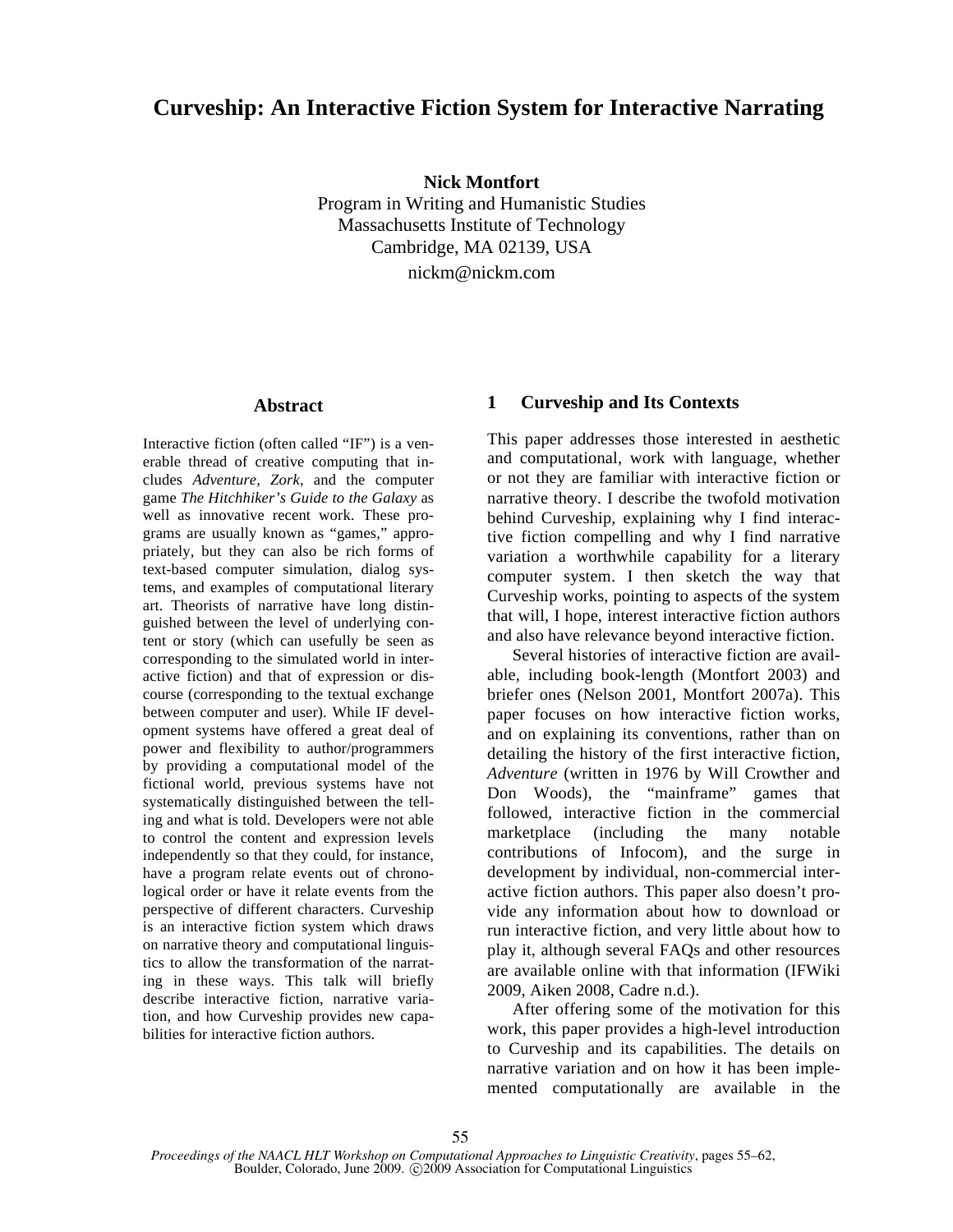author's dissertation (Montfort 2007b). While the interface to the system has been streamlined and other changes are being made to facilitate the use of Curveship by interactive fiction authors, the approach to narrative variation that is described there remains current.

## **2 The Interactive Fiction Tradition**

Since the release of the first work of interactive fiction in 1976, those working in the form have developed conventions and traditions and have undertaken many different sorts of exploration and innovation.

A snippet of a transcript from this author's *Book and Volume* (2005) gives a basic idea of what interaction is like:

#### **Your Apartment Building's Lobby**

Clean, if not homey. The doorman waits in a Plexiglas cube that looks curiously bulletproof.

#### >leave

Onward, into the intentional city. nWare crafted it well -- built from the ground up with security and scalability in mind, it's fully pedestrianized but hums, almost fullsize, like a city center.

The night sky is completely cloudless. The dry warmth of the air hints at the desert that surrounds nTopia.

#### **Abalone & Fifth**

Your apartment building is on the southwest corner. Opposite it is a windowless, blocky building. On the southeast corner Pharmicopia sprawls. Otto's Automat is to the northwest.

A window pops up in the lower right corner of your nLap. In it, the uncanny red stapler wiggles its hinged head to the accompaniment of a cheery robot voice:

*I see you're outside! Hey, the nice thing about this city is that it uses the grid system, so you can just go NORTH, EAST, SOUTH, or WEST, and you'll pretty much always end up somewhere else!* 

The window winks away.

>go to the automat

#### **Otto's Automat**

Someone, perhaps nWare's monarchically wealthy founder, shellf, really got into *Dark City.* There couldn't be any other excuse for this combination vending machine and cafeteria, even though it may strain to look modern and appetizing. Pixelated smiley faces in an urgent red decorate everything, even the edges of the food-dispensing wall.

The opportunity to avoid social contact during food selection is appealing.

#### >buy some food

Food does seem like a good idea. You select something palatable from the fooddispensing wall and begin to consume it, face flickering with mammalian happiness.

A guy you met during new employee reorientation -- Knut, you think his name is -- furtively joins you as you're dining. He looks even more feverish and high-strung than he did a few days ago.

"Hi. Hi again. Gotta tell. Tell you something."

Here, the player character — the one controlled by the player via textual commands — begins in the lobby of his apartment building. The player then types a command for that character to "leave," which he does, ending up outside at an intersection. Because the player character happens to be carrying his laptop computer, which is turned on, an annoying animated agent appears and dispenses some advice. The next command, "go to the automat," directs the character to enter a different building. ("Go northwest," "walk northwest," "northwest," or simply "nw" would have all done the same thing.) Finally, the character is commanded to "buy some food," which the character does — something that is only possible because the character has his electronic cash device, isn't sated, and is in place where food is sold. Although these are not dramatically interesting actions, they, in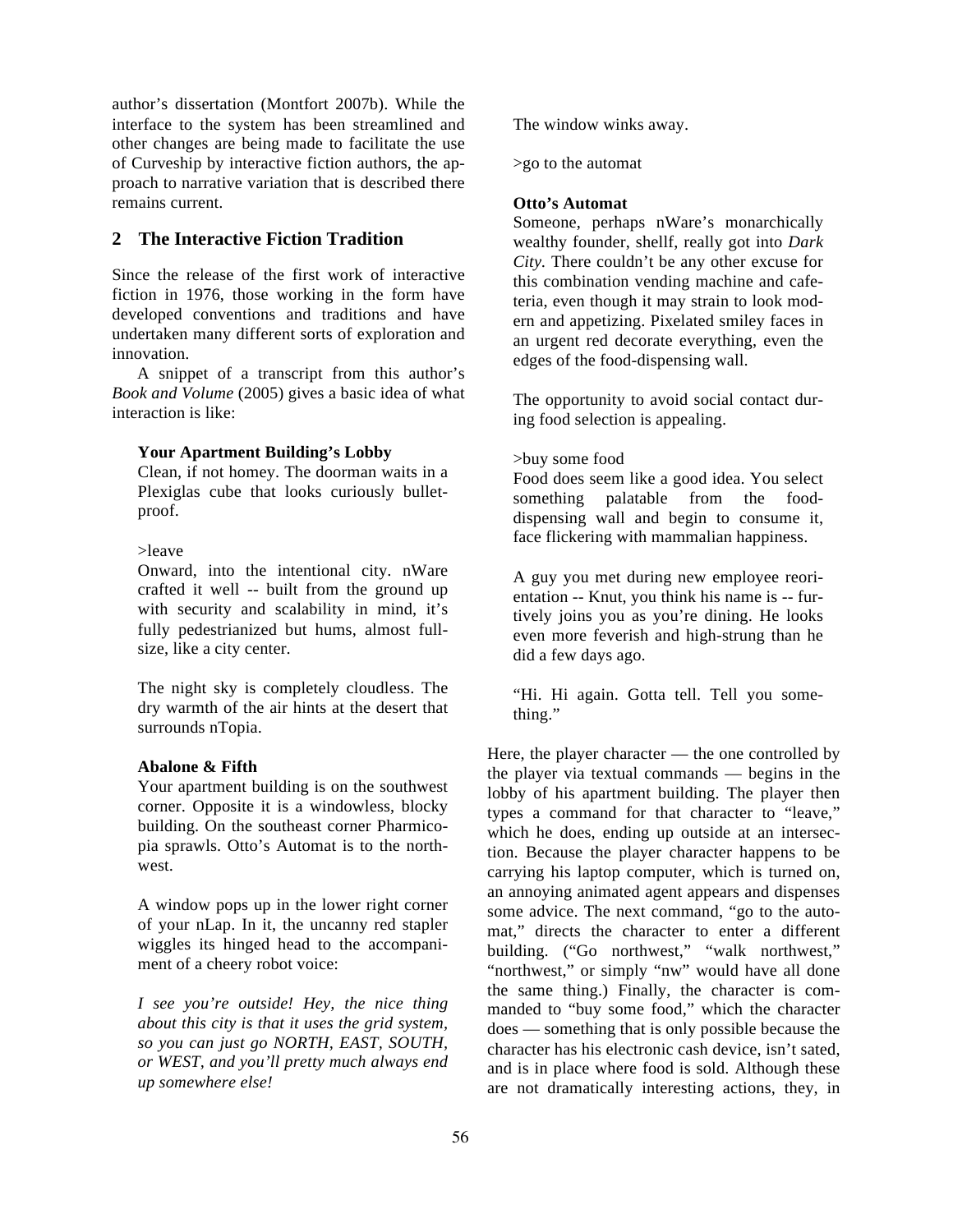this game and in others, can be part of figuring out the nature of an unusual world.

Of course, not every input works as smoothly as these did in this context. Actions often work if they are warranted by the situation in some way; so "buy some food" is appropriate in an automat while "donate my organs to science" isn't. A character can be commanded to walk in a particular direction, or to enter a building that is nearby, but not, usually, to "go to Tangiers." And there is usually no need for fine-grained positioning or describing the manner in which an action is done, so instead of issuing the command "hop spryly over to the coffee table" to prepare for setting down one's mug, it's fine to just go directly to typing "put my mug on the coffee table."

Moving a character around using compass directions is a very notable convention originating with *Adventure,* although there were other ways to get around in that game. However it's done, traversing a virtual space is very important to interactive fiction.

There are four important characteristics of interactive fiction that make it interesting from a research standpoint as well as from the standpoint of poetics. A work of interactive fiction is:

• A limited domain that serves as a simulated "microworld." It has a complete model of the things that can be manipulated in the simulation and can be usefully talked about.

• A dialog system. Natural language is provided as output, and the system accepts commands that, although simple and short, are instances of English text.

• A computer game, providing enjoyment and fun. Although not the preeminent form of computer entertainment today, as it was around 1980, interactive fiction is something that many people find enjoyable and interact with for its own sake.

• A form of aesthetic expression and literary art. As with any form or medium, only a few use a significant amount of this potential. But the computational, literary nature of interactive fiction gives it the capability to do aesthetic work that could not otherwise be done.

Since many people don't realize that interactive fiction extends beyond the cave setting and fantasy

genre, it's worth mentioning a few examples of work from the last few years, work that gives an idea of the range of interactive fiction today — all of which is available for free download and easily found online:

*Anchorhead,* by Michael Gentry, 1998: An expansive interactive fiction with deep secrets and action that runs over several days, inspired in tone and style by H. P. Lovecraft.

*Bad Machine,* by Dan Shovitz, 1998: Manifesting itself as confusing a mix of status reports, error messages, this interactive fiction takes place in a strange robot-run factory.

*Narcolepsy,* by Adam Cadre, 2003: A seemingly contemporary, ordinary interactive fiction that branches hilariously into strange genre scenarios.

*Slouching toward Bedlam,* by Star C. Foster and Daniel Ravipinto, 2003: A steampunk science fiction piece set in an asylum and involving technological and kabbalistic themes.

*Savoir-Faire,* by Emily Short, 2002: The return to a childhood home provides opportunities to remember the past and requires that the player figure out an intricate system of sympathetic magic.

*Spider and Web,* by Andrew Plotkin, 1998: A science-fiction spy thriller that has the player reenact past events to the satisfaction of an interrogator.

Interactive fiction as it exists now is a type of virtual reality, a simulation of not only a space and the characters and things in that space but also of physical and metaphysical laws that obtain in a world. Furthermore, it's a virtual reality that works well, one in which conventions have evolved about the level of abstraction and the types of commands that will work. An effective way of interacting has been negotiated.

Although more could be done to better simulate a world and to better understand language in interactive fiction, the Curveship project has a different goal. Curveship is being developed to add to interactive fiction's well-established capability for simulation a new capability for narration, one that will allow the telling to be parametrically varied.

## **3 Narrative Variation**

For more than three decades, interactive fiction programs have simulated fictional worlds. By allowing control over settings, characters, and the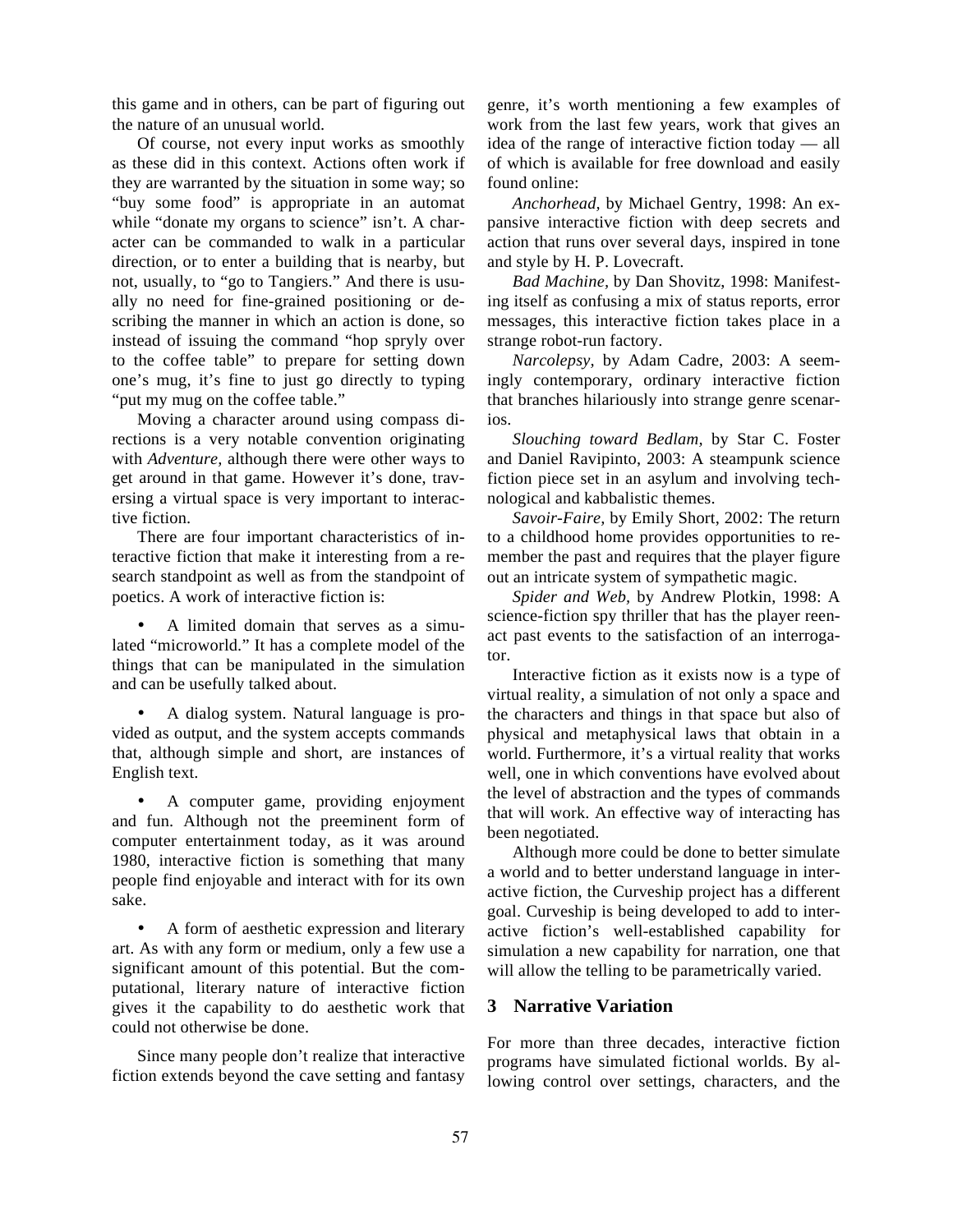incidents that happen, they have provided very useful facilities. However, literary works are not powerful and compelling merely because of what happens in them. They also rely on these events being told in an interesting way, on the different types of narrating that can be done. The interactive fiction system I am describing, Curveship, uses natural language generation to allow the narrating to be varied parametrically. To understand why this is a significant capability, it is worth turning to non-digital novels, stories, and narrative poems to see how they accomplish their effects.

We may consider different novels, stories, and poems to be "great" — powerful, affecting, transforming, deeply pleasing to read — but whichever ones we prefer, it is unlikely that we appreciate them simply because of what happens in them. The way these events are narrated is also important. A paraphrase or summary is generally not considered to be as interesting as is a great work of literature, even an ancient one. A timeline of events would hardly compare to *The Odyssey*, in which Odysseus tells some of the events himself, in which he weeps as he hears a bard, who does not know Odysseus's identity, relating the events of the Trojan War and his own exploits to him. This is not to say that there can be no interesting retellings of *The Odyssey,* only that any telling will be interesting or not based on how the narrating is done.

The study of narrating, of how the same underlying events can be told in different ways, has been undertaken systematically in the field of narrative theory or *narratology*, in which the distinction between story/content and discourse, between that



**Figure 1.** The same underlying events can be represented in a straightforward chronological way (above) or with different frequency, speed, and order (below).

which is *narrated* the *narrative* itself, has been central. Specifically, the model that Gérard Genette presents in *Figures III,* translated into English as *Narrative Discourse* (Genette 1980) and later revised in *Narrative Discourse Revisited* (Genette 1988), has provided the basis for narrative variation in Curveship.

A variant of a simple story given as an example by E. M. Foster is represented in figure 1. There are five underlying events: The death of the king, the grieving of the queen, the death of the queen, the usurping of the throne by a clown, and the laughing of the jester. These can be told one after another in their chronological order, as the top part of the diagram shows. But it is also possible to narrate the same underlying contest by saying "The king and queen died. The jester laughed — after the clown usurped the throne." This telling represented in the bottom part of the diagram, and corresponds to changes in three of Genette's categories: *frequency* (whether there is one telling per event, one for several events, or several for one event), *speed* (how rapidly or slowly events are related), and *order* (the sequence in which events are represented as compared to their chronological order in the story world). In this case, the king and queen's death are both narrated with a single statement, a change in frequency; the queen's grief is skipped over as rapidly as is possible and thus omitted entirely, a change in speed; and the clown's usurping of the throne is mentioned last, after the jester's laughter, which it apparently occasioned — a change in order.

Genette describes several other categories of variation, two of which are important for this paper. The *time of narrating* describes the temporal relationship between the narrating and the events of the story. For instance, in "I was driving down the road and it started raining frogs" the narrating is happening after the events, but a different (and still perfectly plausible) telling of this story, "So I'm driving down the road and all of the sudden it starts raining frogs," the narrating and the events take place at the same time, giving a more immediate feel to the narrative. We could gloss this different as one of "past tense" and "present tense," but this simple reference to grammar breaks down as a story gets more complex. If the narrator-character were to continue by noting "I had just had the wiper blades replaced" in the first case and "I just had the wiper blades replaced," the story would no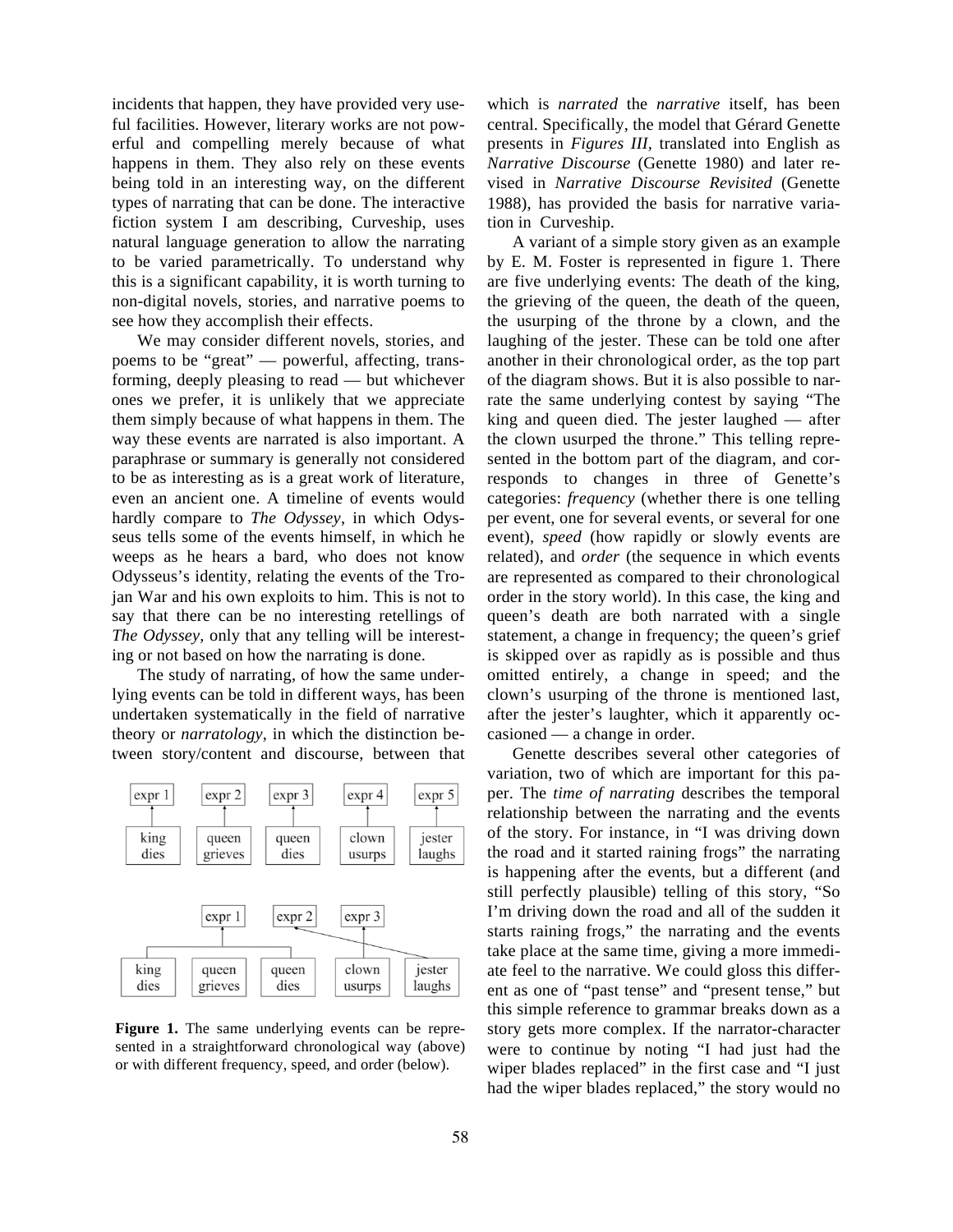

**Figure 2.** The architecture of Curveship. Each module is responsible for one more or less complex function; for instance, the Joker allows for *save, restore, restart,* and similar manipulation of the game state. The Simulator determines what events transpire in the IF world, while the Narrator deals with how to represent those events.

longer be entirely in the simple present or simple past. The important difference here, although it is reflected in the grammar, is actually a narrative one.

Focalization, briefly, describes the way that the information available to the narrator is regulated. If the narrative follows a character and tells us only what that character knows, it is focalized by that character. Whether the character is referred to in the main level of the narrative as "I," in the third person (as in a typical Hemingway story), or even as "you" (the standard case in interactive fiction) is a separate matter. Specifically, that has to do with who the narrator and naratee are and if there are characters within the story who have this role.

## **4 The Architecture of Curveship**

State-of-the-art IF systems (including TADS 3 and Inform 7) have innovated in many ways, but

they are similar in offering two main modules, the "parser," which deals with recognizing intended actions based on typed user input, and the rest of the program, which handles both the simulation of the IF world and the narrating of events and description of existents in that world.

Curveship has a parser as well (the Recognizer) but, as shown in figure 2, it is further separated into modules that deal with different functions the interactive fiction system and program have to carry out. Significantly, it has separate Simulator and Narrator modules. The Simulator is potentially independent of the human language of a particular interactive fiction, although Curveship has only been implemented in English as yet. It updates the world models to reflect the new state of the underlying simulated world and the new theories that characters have about this world. Then, the Narrator module, which is quite specific to a particular human language, builds a narrative reply using a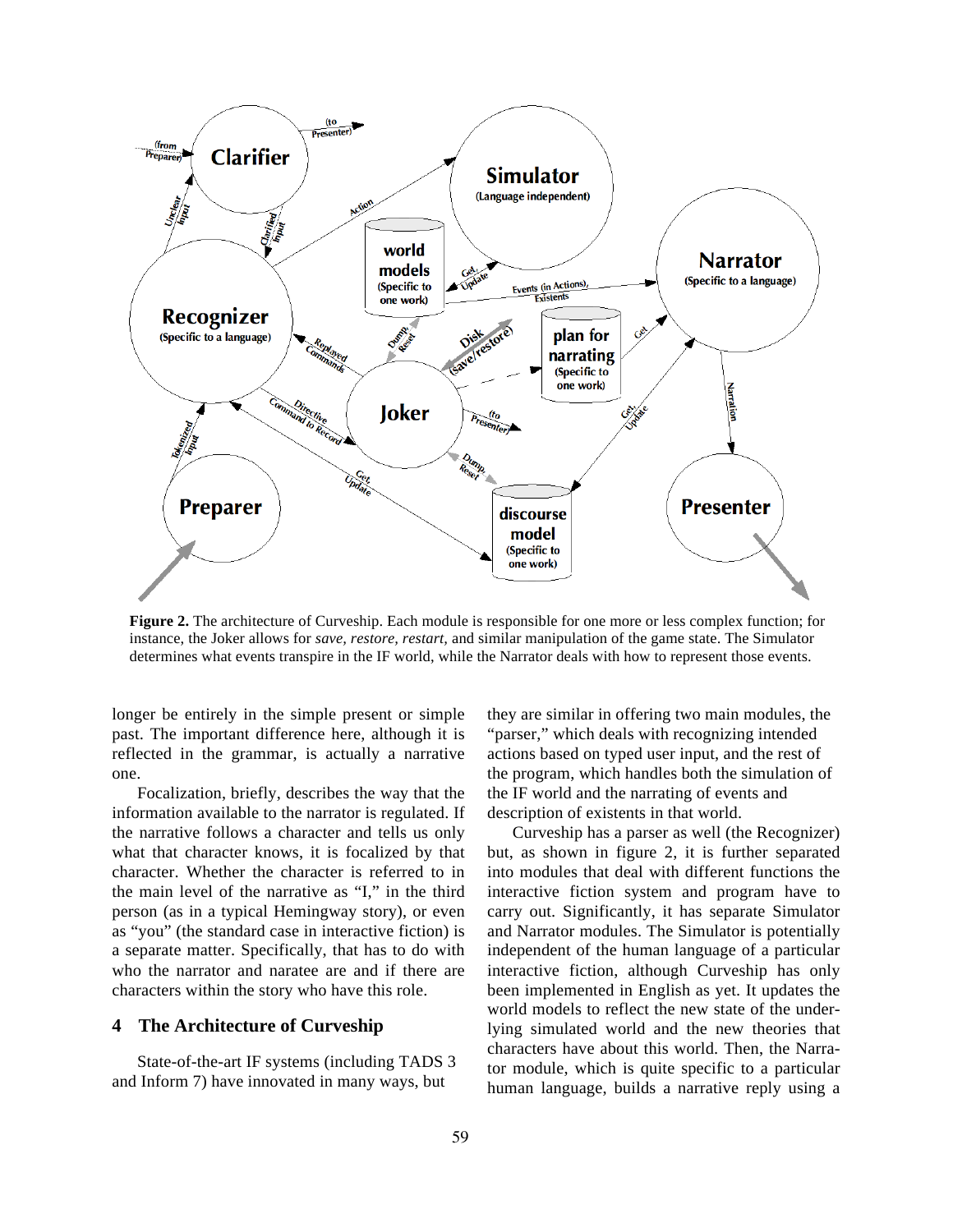world model and a plan for narrating. The Simulator is the only module that updates the world models. Similarly, the discourse model is written only by the Recognizer (which updates this model to reflect the user's contributions to the discourse) and the Narrator (which produces the system's contributions to the discourse and updates the model to reflect these).

Curveship's somewhat unusual name is meant to call attention to how the system models the essential qualities of variation — the curve of a story through its telling — just as friendship and authorship represent the essence of being a friend and author.<sup>I</sup> The word "curveship" was coined by Hart Crane (1899-1932) in the last line of his poem "To Brooklyn Bridge," in which he addresses the bridge: "And of the curveship lend a myth to God."

#### **5 Order and Time of Narrating**

The order of events as narrated does not have to correspond to the order of events in a fictional, simulated, or historical world. Genette represents the order of events in the narrating as a sequqnce, of the form "3451267," but he also notes that events can be reordered in many different ways, for different purposes and to different effects. For instance, in "3451267," the earliest two events, "12," may have been narrated as what is commonly called flashback (which Genette calls an analepsis). But perhaps not: perhaps "345," "12," and "67" all fell into different categories, and the narration was done according to these categories — using syllepsis, in Genette's system. Or, perhaps the events have been jumbled at random to confuse the reader about their temporal relationship; this is called achrony. Cue words and tense will be used differently in these three cases, so "3451267" is not an adequate representation when text is to be generated, rather than just analyzed.

Instead of representing the order of events in the narrative as a sequence, Curveship uses an ordered tree representation called a reply structure. It describes not only the sequence of events but also which level each event is at and what its relationship is to the level above. To determine the tense, the system uses a theory that relates how three

 $\overline{a}$ 



**Figure 3.** The reply structures corresponding to three different orderings, all of which would look the same if a simple sequence were used as a representation.

points in time  $-$  speech time  $(S)$ , reference time  $(R)$ , and event time  $(E)$  — correspond to a particular grammatical tense (Reichenbach 1947). Event time is supplied by the simulator; the other two times are determined based on the plan for narrating and the reply structure as text generation are done. The reply structure representation allows for different orderings to be composed, so, for instance, within a flashforward, the events can be jumbled achronously, and within each sylleptic category the narration can be done in a different temporal way.

#### **6 Focalization**

Curveship implements a system for changing focalization based on Marie Laure-Ryan's concept of a Fictional Actual World which the reader recenters upon (Ryan 2001). In the formulation of this concept for interactive fiction, it is useful to consider an Interactive Fiction Actual World that

 $<sup>1</sup>$  This may seem like an obscure name, but at least it's better</sup> than the name the system previously had, during the main phase of my research work: "nn." People often couldn't even identify this as a word, whether it was spoken or written.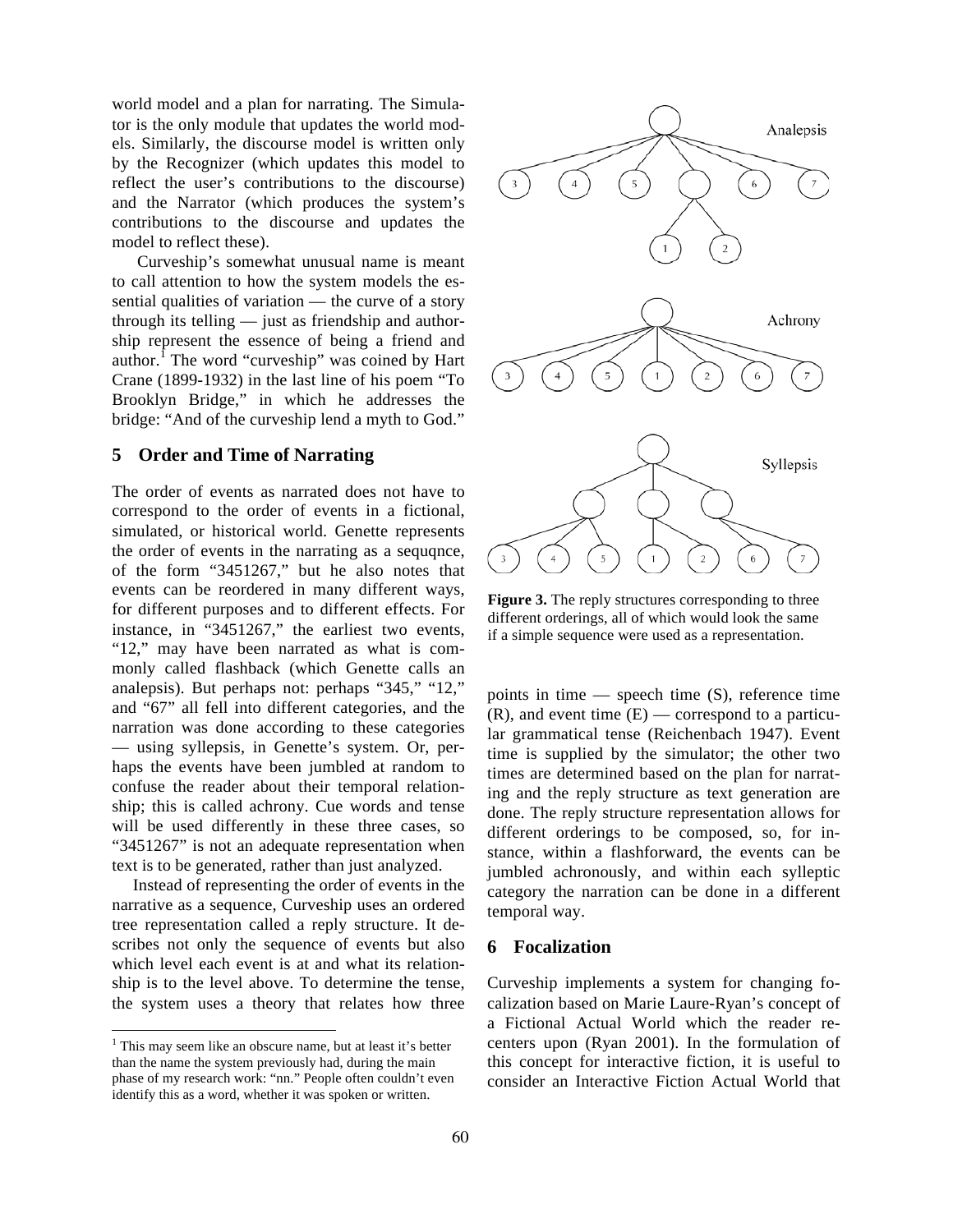represents what is actual, or real, to the characters in the game. Each character, then — each potential focalizer — has his or her own world model, a theory of this world which may be mistaken and almost certainly is partial. The Narrator, then, never even sees the underlying simulation, but instead relates events based on the focalizer's current theory of the world.

Because the Narrator may tell about things that happened before the current state of the world, each focalizer maintains not only a current theory of the world but also a history of how the world appeared in the past.

## **7 Text Generation in Curveship**

The Narrator, which does text generation in Curveship, is organized into a standard three-stage pipeline. First comes the highest-level operation of content selection and ordering, which is done by the Reply Planner (essentially a document planner, but here part of a discourse is being planned). Then, the Microplanner determines the grammatical specifics of the output based on the plan for narrating. Finally, the Realizer accepts the paragraph proposals from the Microplanner and produces a string.

The problem of authoring for generation is a difficult one. Interactive fiction authors would like to be able to write as they do now, simply associating strings with objects and events. This representation is not suitable for the generation task, however. Something more general is needed to allow narrative variation to be automatically produced.

Advanced research and commercial text generation system use highly abstract representations of sentences (different ones for each system) to allow text to be flexibly transformed, aggregated, and changed in tense, aspect, and person. While the power of this approach is unquestionable, taking this direction is also unsuitable, because it would require a tremendous investment on the part of authors, who would spend perhaps a hundred times the time and effort to create the same textual output that they could jot off in the typical interactive fiction system. It is unlikely that anyone would undertake this voluntarily, and, if people did, it would almost certainly disrupt the authorship process.



**Figure 4.** The Narrator module uses a standard three-stage pipeline for text generation.

As a compromise, Curvseship uses a stringwith-slots representation that offers significant flexibility in generation without the extreme complexity of most sentence representations. It allows authors to "cheat" and indicate that something should be treated as an entity in the discourse even if there is no model of it in the simulation. For instance, the text at the beginning of *Adventure* can be generated from the following strings:

```
'S_FC V_stand_PROG at the_end of 
a_road before 
a_small_brick_building' 
'a_small_stream V_flow_S out of 
the_building and down a_gully'
```
The first slot, S\_FC, indicates that the focalizing character is to be named there (pronominalized if appropriate) and will be the subject of the sentence. The next, V\_stand\_PROG, says that the verb "stand" is to appear in the progressive. It is not necessary to specify the number; without such a specification, the verb will agree in number with the subject. The rest of the first string looks ordinary, except that noun phrases have been connected with underscores. This indicates that they should be treated as entities in the discourse even though they are not simulated: The system will, for instance, output "a road" the first time around and, since the road is then given in the discourse, it will